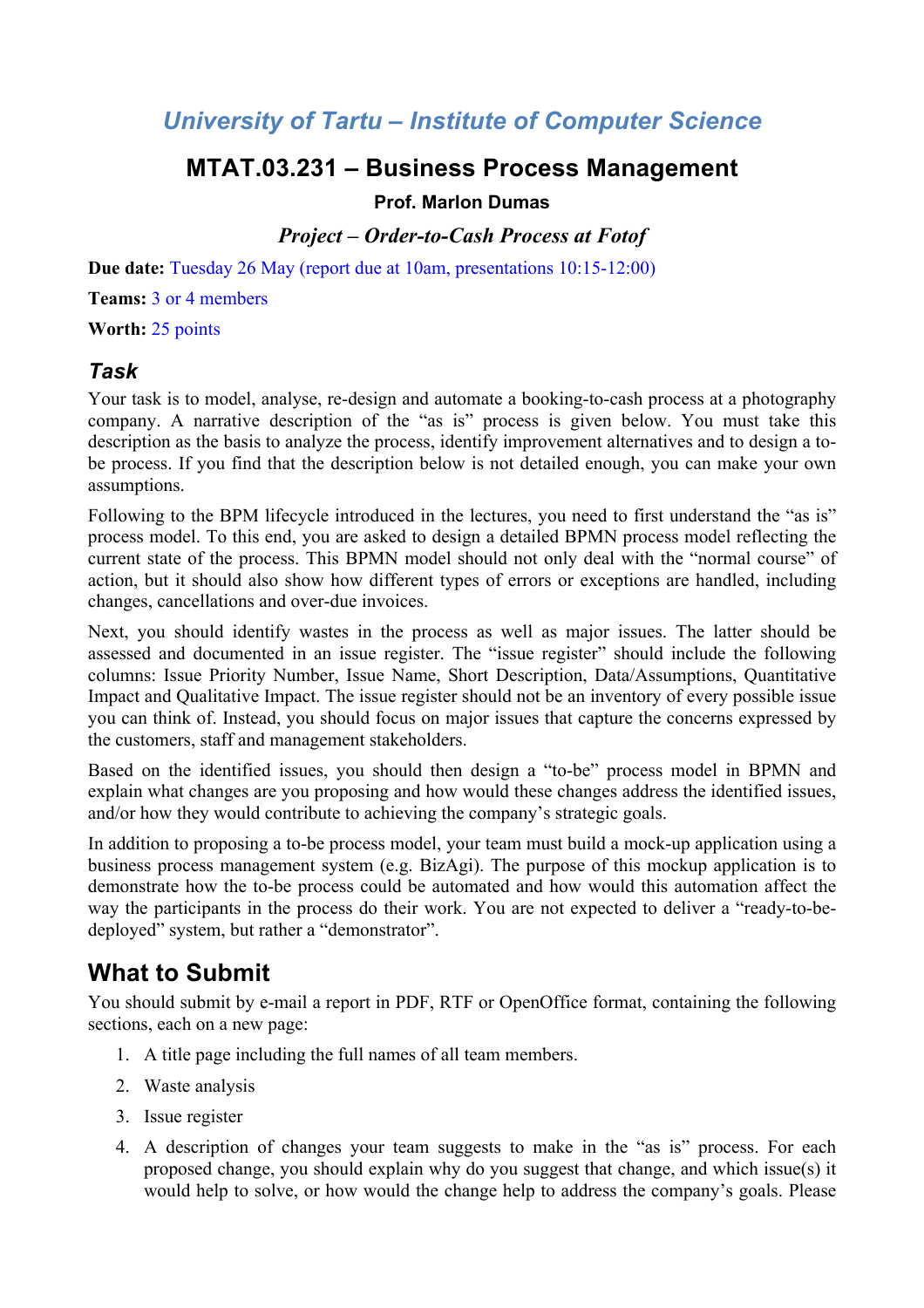add an explanation of what performance measures each process change is expected to improve,

In addition, you should submit:

- The "as is" and "to be" process models in PDF (please also share the models with the lecturer if using Signavio).
- A Bizagi project database dump (".bak") file.

Your team should present the proposed re-design (how the process was changed and why?) and a demo on 26 May during the lecture time-slot. Each team will be given 6 minutes to present their proposed re-design and their demo.

## **Scenario**

Fotof provides photography services in the fields of family photography, personal event photography (e.g. weddings and party photography) and commercial photography (mainly corporate events photography). With a portfolio of 25 photo studios, Fotof is the largest chain of photo studios in Northern Europe. Fotof's 2014 turnover was EUR 17.6 million, out of which 25% from sales to corporate customers and the rest from private customers.

One of the core processes of Fotof is its booking-to-cash process, which goes all the way from the moment a customer makes a booking for a photo shooting session, through the order placement, and up to the moment the customer pays and obtains the ordered pictures. In 2014, Fotof received 10K orders from commercial customers, and 80K orders from private customers.

The business hours of the photo studios are 9:00 to 18:00, 235 business days per year. It is often the case that on-location shootings take place outside business hours.

#### **Booking-to-cash process**

The process starts when a customer makes a booking for a shooting session at a photo studio. A booking can be made via phone or via e-mail addressed directly to a specific photo studio. A customer service representative at the photo studio handles the request. Each studio employs two customer service representatives: a senior one, who is also manager of the studio, and a junior one. The customer service representative enters the details of the booking into the photo studio information system. The entered data includes

- Customer data: full name, phone number, e-mail, shipping address (in case shipping will be needed) and if applicable company name, company address and company registration number for invoicing purposes. Existing customers only need to provide their name or phone number so that their record can be retrieved from the database.
- Booking data: start of the session, duration, type of shooting (family, personal event or corporate event) whether the shooting session is in-studio or "on location", and any special equipment required (e.g. lighting equipment) or other special requests.

The customer service representative assigns the booking to one of the photographers of the studio (there are on average 3.5 photographers per studio). On average, an in-studio session lasts 45 minutes, while an on-location session lasts 3.5 hours (including transportation time). 20% of private customer shootings and 100% of corporate customer shootings are on-location. The customer service representative maintains all bookings using specialized employee scheduling software.

After a photo shooting session, the photographer uploads the pictures to a file server. Eventually, a technician (2 technicians per studio on average) cleans up the pictures by deleting duplicates and failed shots. Later the technician edits the remaining shots and arranges them into a photo gallery using a dedicated photo studio software tool. Once the gallery is completed, the customer is notified by e-mail. The notification includes an URL where the customer can find the pictures. Cleaning,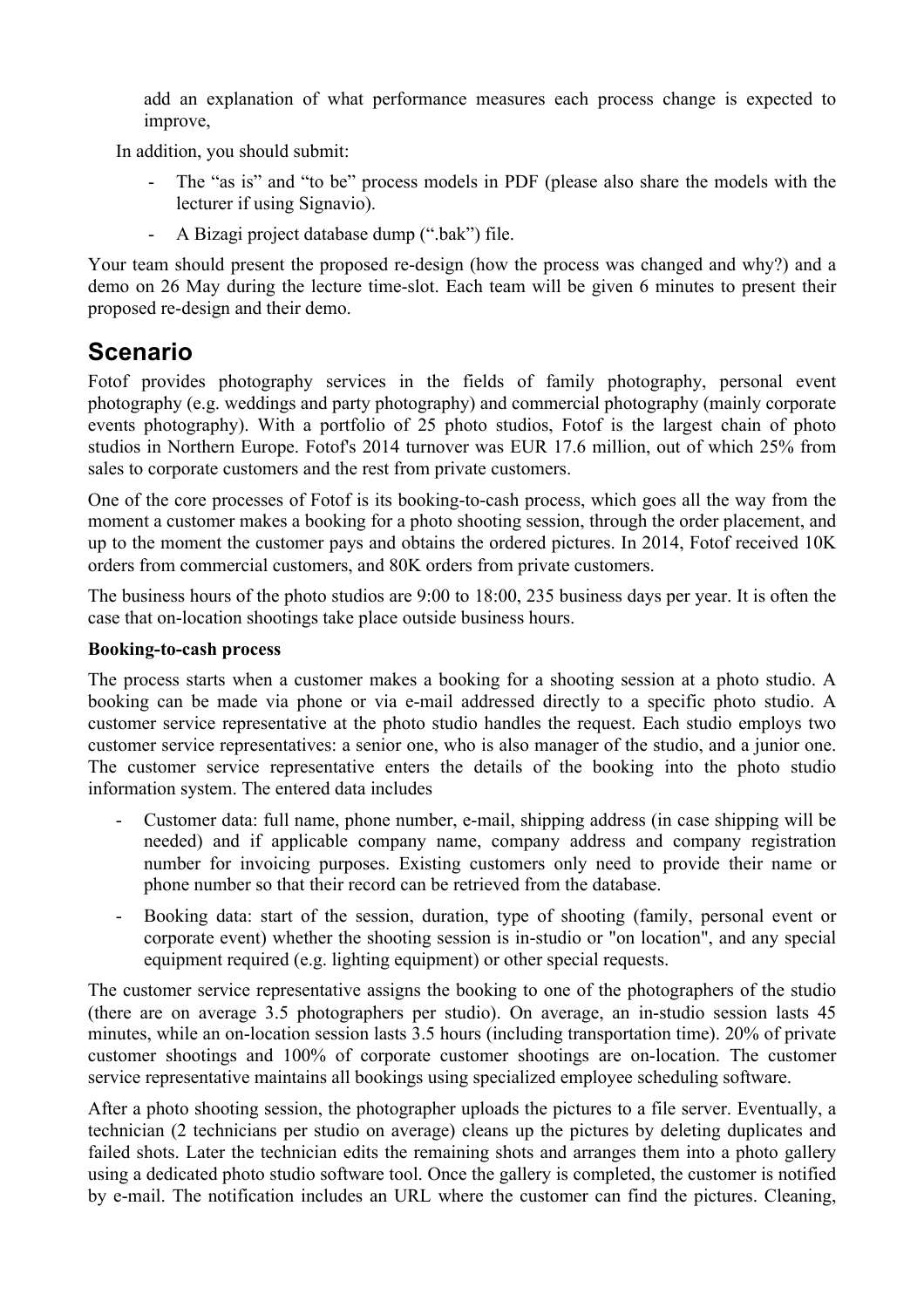editing and preparing a gallery for a given photo shooting takes on average 30 minutes of a technician's time.

Customers browse the gallery, select the pictures they wish to order in print (and how many copies) and those they wish to get in full-resolution digital copy. Customers can also annotate a selected picture in order to ask for additional editing (special requests). When placing their order, customers can specify whether they will pick-up the printed copies at the studio or have them delivered by post. In the latter case, a shipment fee is added to the order.

Once the customer has placed an order, a technician performs additional editing (if required by the customer). In the case of special requests, the technician may need to communicate with the customer by e-mails or phone to clarify the request and to determine how to fulfill it, and whether the special request will entail an additional fee and how much. If printouts are required, the technician prints them out, puts them in an envelope and drops them in the studio's counter. Digital copies are placed on a Dropbox folder with the order number (but the link is only shared with the customer after payment). Additional editing, printout, packaging and upload of final pictures for a given order take on average 30 minutes of a technician's time.

Once the pictures are ready, a customer service representative determines the amount to be invoiced (including additional fees for special requests), produces the invoice and sends it to the customer. The customer can pay by bank transfer or directly at the studio, for example when they come to pick up the printed copies.

When a customer service representative detects that payment has arrived by bank transfer, they mark the corresponding order as paid. If required they pack and send any printouts orders for postal delivery and if applicable they send the Dropbox link with digital copies to the customer.

Pictures from a shooting session are kept in the corresponding gallery for up to 30 days. A reminder is sent to the customer 5 days before the expiry date if they have not yet placed their order. If a customer does not place an order during the 30-days period, an invoice is sent for the minimum billing amount (see below). Invoices are payable within 7 days of their issue. A customer service representative sends a reminder in case they detect an overdue invoice. Similarly, a customer service representative sends a reminder if they detect a customer has not collected printouts more than 7 days after these have been ready for pickup.

Booking or order cancellations can occur in three ways: (i) prior to the shooting session (booking cancellation); in case of no-show (the customer did not show up to the shooting session and did not re-schedule it); or (iii) after the shooting, if the customer does not order any pictures within 30 days. Cancellations prior to the photo shooting session do not incur a fee. Cancellations due to no-shows do not attract a fee if they are in-studio; they attract a fee of EUR 50 if they are "on location". In case of a no-show, the customer may re-schedule the booking to a later day but the no-show fee for on-location shootings is charged to the customer in any case. If a customer does not order any picture after a shooting session, the customer is invoicing a photo shooting fee of EUR 100 for instudio sessions (EUR 150 for on-location one).

#### **Stakeholder analysis**

*Customer viewpoint*. In 2014, the customer satisfaction score stands at 80% (declining from 85% in 2013) and net promoter score at 20% (declining from 30% in 2013).

Common customer complaints exist in regards to: (i) turnaround times between the photo shooting session and the availability of pictures for review, as well as the turnaround times for delivery of digital copies and printouts; (ii) turnaround times for resolving customer complaints particularly with regards to perceived defects in the delivered digital and printed copies; (iii) mishandled or "forgotten" orders or special requests. Customers often make changes to their orders or additional special requests via phone or e-mail and these changes/requests are sometimes not recorded (or